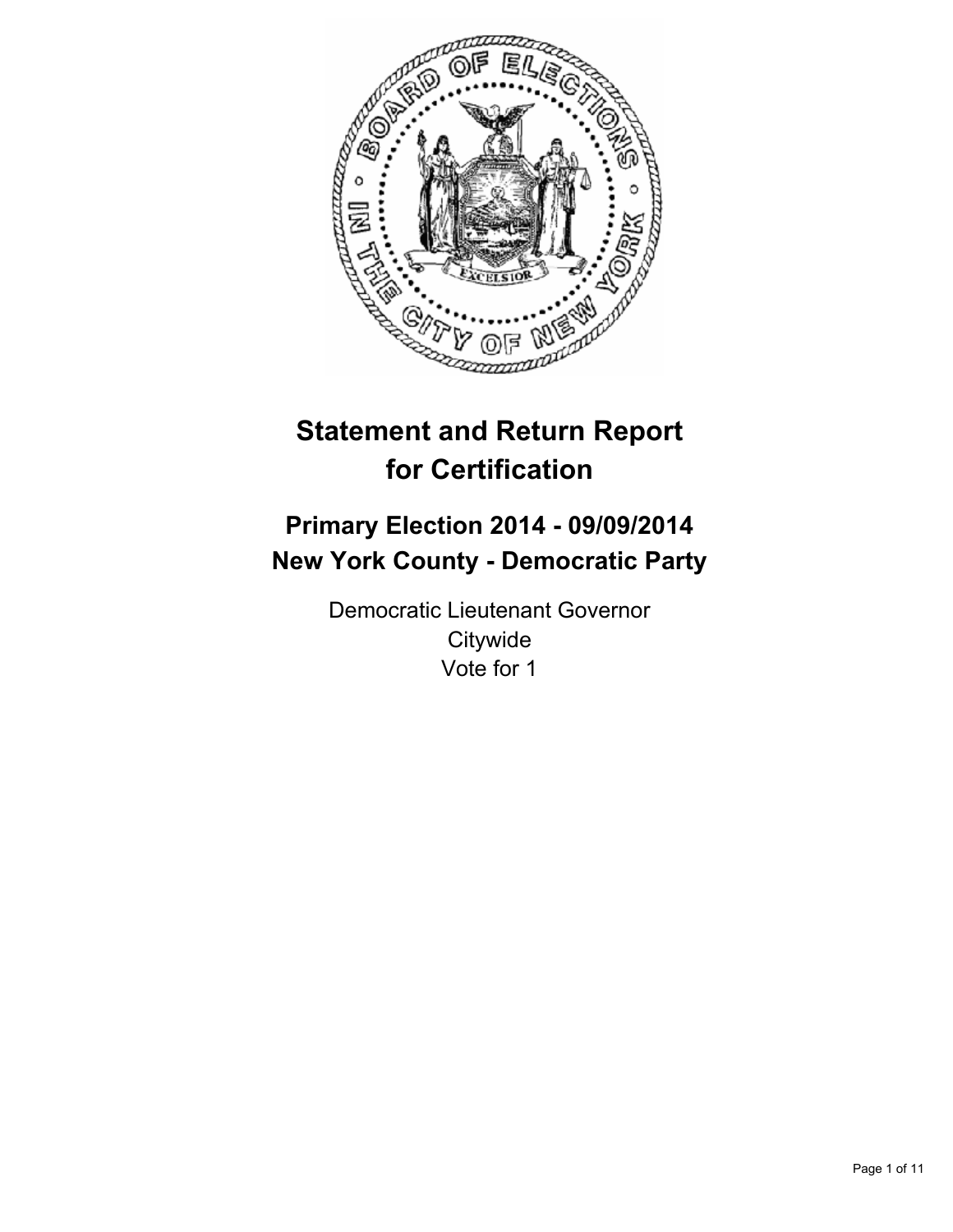

| <b>PUBLIC COUNTER</b>                                    | 4,384 |
|----------------------------------------------------------|-------|
| <b>EMERGENCY</b>                                         | 0     |
| ABSENTEE/MILITARY                                        | 126   |
| <b>FEDERAL</b>                                           | 0     |
| <b>SPECIAL PRESIDENTIAL</b>                              | 0     |
| <b>AFFIDAVIT</b>                                         | 25    |
| <b>Total Ballots</b>                                     | 4,535 |
| Less - Inapplicable Federal/Special Presidential Ballots | 0     |
| <b>Total Applicable Ballots</b>                          | 4,535 |
| KATHY C. HOCHUL                                          | 2,018 |
| TIMOTHY WU                                               | 2,261 |
| ADRIANO ESPAILLAT (WRITE-IN)                             | 1     |
| <b>BRIAN BURKE (WRITE-IN)</b>                            | 1     |
| CATHY CAULFIELD (WRITE-IN)                               | 1     |
| JAMES LESCZYUSKI (WRITE-IN)                              | 1     |
| JOHN LIU (WRITE-IN)                                      | 1     |
| SJ JUNG (WRITE-IN)                                       | 1     |
| UNATTRIBUTABLE WRITE-IN (WRITE-IN)                       | 7     |
| VICTOR MARRERO (WRITE-IN)                                | 1     |
| WEE SAN TJONG (WRITE-IN)                                 | 1     |
| WEI L. TSONG (WRITE-IN)                                  | 1     |
| <b>Total Votes</b>                                       | 4,295 |
| Unrecorded                                               | 240   |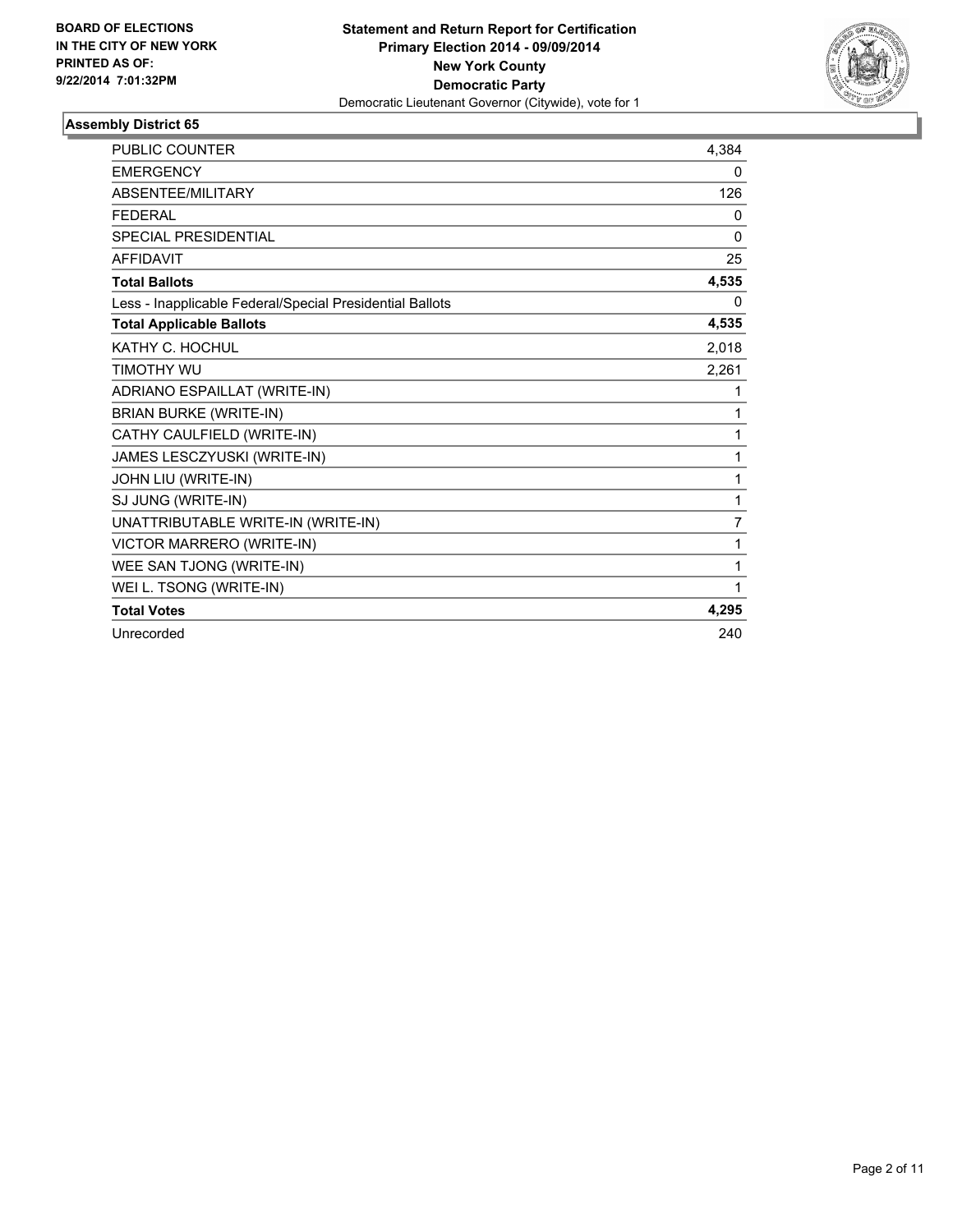

| <b>PUBLIC COUNTER</b>                                    | 6,394          |
|----------------------------------------------------------|----------------|
| <b>EMERGENCY</b>                                         | 0              |
| <b>ABSENTEE/MILITARY</b>                                 | 288            |
| <b>FEDERAL</b>                                           | 0              |
| <b>SPECIAL PRESIDENTIAL</b>                              | 0              |
| <b>AFFIDAVIT</b>                                         | 35             |
| <b>Total Ballots</b>                                     | 6,717          |
| Less - Inapplicable Federal/Special Presidential Ballots | 0              |
| <b>Total Applicable Ballots</b>                          | 6,717          |
| KATHY C. HOCHUL                                          | 2,000          |
| <b>TIMOTHY WU</b>                                        | 4,501          |
| ANNE MILGRAM (WRITE-IN)                                  | 1              |
| <b>BRIAN JONES (WRITE-IN)</b>                            | $\overline{2}$ |
| DANIEL D DONNELL (WRITE-IN)                              | $\mathbf{1}$   |
| DAVID DICKINSON TURNER (WRITE-IN)                        | $\mathbf{1}$   |
| DAVID RAVITCH (WRITE-IN)                                 | 1              |
| DOUGLAS BELLIZZI (WRITE-IN)                              | 1              |
| EDWARD THOMPSON (WRITE-IN)                               | 1              |
| <b>GEORGE A ORTIZ (WRITE-IN)</b>                         | $\mathbf{1}$   |
| HENRY LUDNER (WRITE-IN)                                  | 1              |
| MARC FIRSTENBERG (WRITE-IN)                              | $\mathbf{1}$   |
| MARK CRISPINO MILLER (WRITE-IN)                          | $\mathbf 1$    |
| MELISSA SKLARE (WRITE-IN)                                | $\mathbf{1}$   |
| ROBERT J LOPEZ (WRITE-IN)                                | 1              |
| <b>Total Votes</b>                                       | 6,515          |
| Unrecorded                                               | 202            |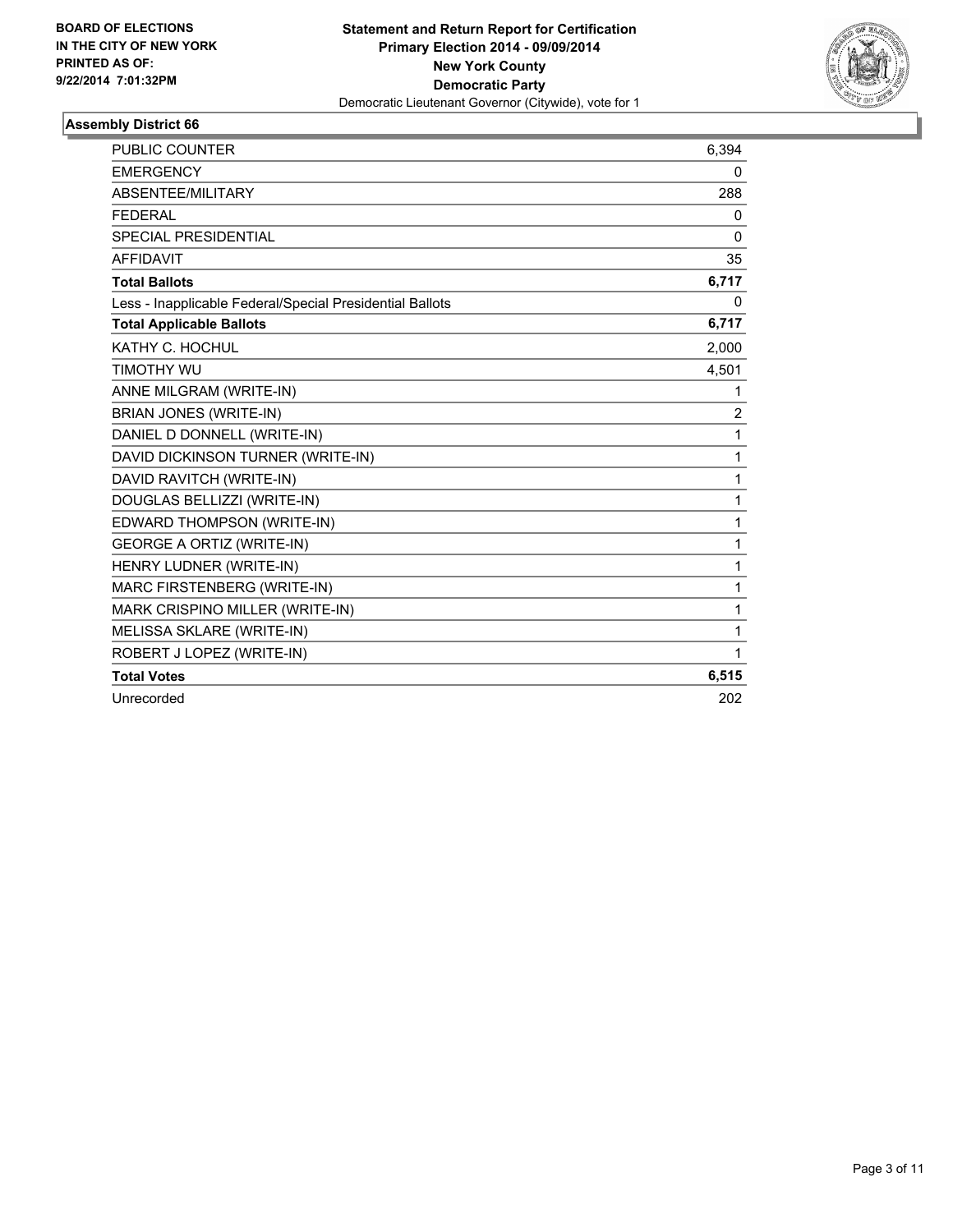

| <b>PUBLIC COUNTER</b>                                    | 8,370          |
|----------------------------------------------------------|----------------|
| <b>EMERGENCY</b>                                         | 0              |
| ABSENTEE/MILITARY                                        | 296            |
| <b>FEDERAL</b>                                           | 0              |
| <b>SPECIAL PRESIDENTIAL</b>                              | $\Omega$       |
| <b>AFFIDAVIT</b>                                         | 40             |
| <b>Total Ballots</b>                                     | 8,706          |
| Less - Inapplicable Federal/Special Presidential Ballots | 0              |
| <b>Total Applicable Ballots</b>                          | 8,706          |
| KATHY C. HOCHUL                                          | 3,429          |
| <b>TIMOTHY WU</b>                                        | 4,959          |
| BERNARD MADOFF (WRITE-IN)                                | 1              |
| BILL SAMUELS (WRITE-IN)                                  | 1              |
| CAREN CRAWFORD (WRITE-IN)                                | 1              |
| DAVID R. JONES (WRITE-IN)                                | 1              |
| <b>GREGORY L NEU (WRITE-IN)</b>                          | 1              |
| H. HAWKINS (WRITE-IN)                                    | 1              |
| HELEN ROSENTHAL (WRITE-IN)                               | 1              |
| JOHN OLIVER (WRITE-IN)                                   | 1              |
| JULAINA ZUCKERMAN (WRITE-IN)                             | 1              |
| MAURICE TAURING (WRITE-IN)                               | 1              |
| TONY AVELLA (WRITE-IN)                                   | 1              |
| UNATTRIBUTABLE WRITE-IN (WRITE-IN)                       | $\overline{2}$ |
| <b>Total Votes</b>                                       | 8,401          |
| Unrecorded                                               | 305            |

| <b>PUBLIC COUNTER</b>                                    | 4,431    |
|----------------------------------------------------------|----------|
| <b>EMERGENCY</b>                                         | 0        |
| ABSENTEE/MILITARY                                        | 231      |
| <b>FEDERAL</b>                                           | $\Omega$ |
| <b>SPECIAL PRESIDENTIAL</b>                              | 0        |
| <b>AFFIDAVIT</b>                                         | 21       |
| <b>Total Ballots</b>                                     | 4,683    |
| Less - Inapplicable Federal/Special Presidential Ballots | 0        |
| <b>Total Applicable Ballots</b>                          | 4,683    |
| KATHY C. HOCHUL                                          | 2,860    |
| <b>TIMOTHY WU</b>                                        | 1,432    |
| KATHY C. HOCHUL (WRITE-IN)                               | 1        |
| MATTHEW S. WASHINGTON (WRITE-IN)                         | 1        |
| MAX SARINSKY (WRITE-IN)                                  | 1        |
| NAT WOODS (WRITE-IN)                                     | 1        |
| STEPHEN W.HOLDEN-CORBETT (WRITE-IN)                      | 1        |
| UNATTRIBUTABLE WRITE-IN (WRITE-IN)                       | 10       |
| WILLIAM PINEDA (WRITE-IN)                                | 1        |
| <b>Total Votes</b>                                       | 4,308    |
| Unrecorded                                               | 375      |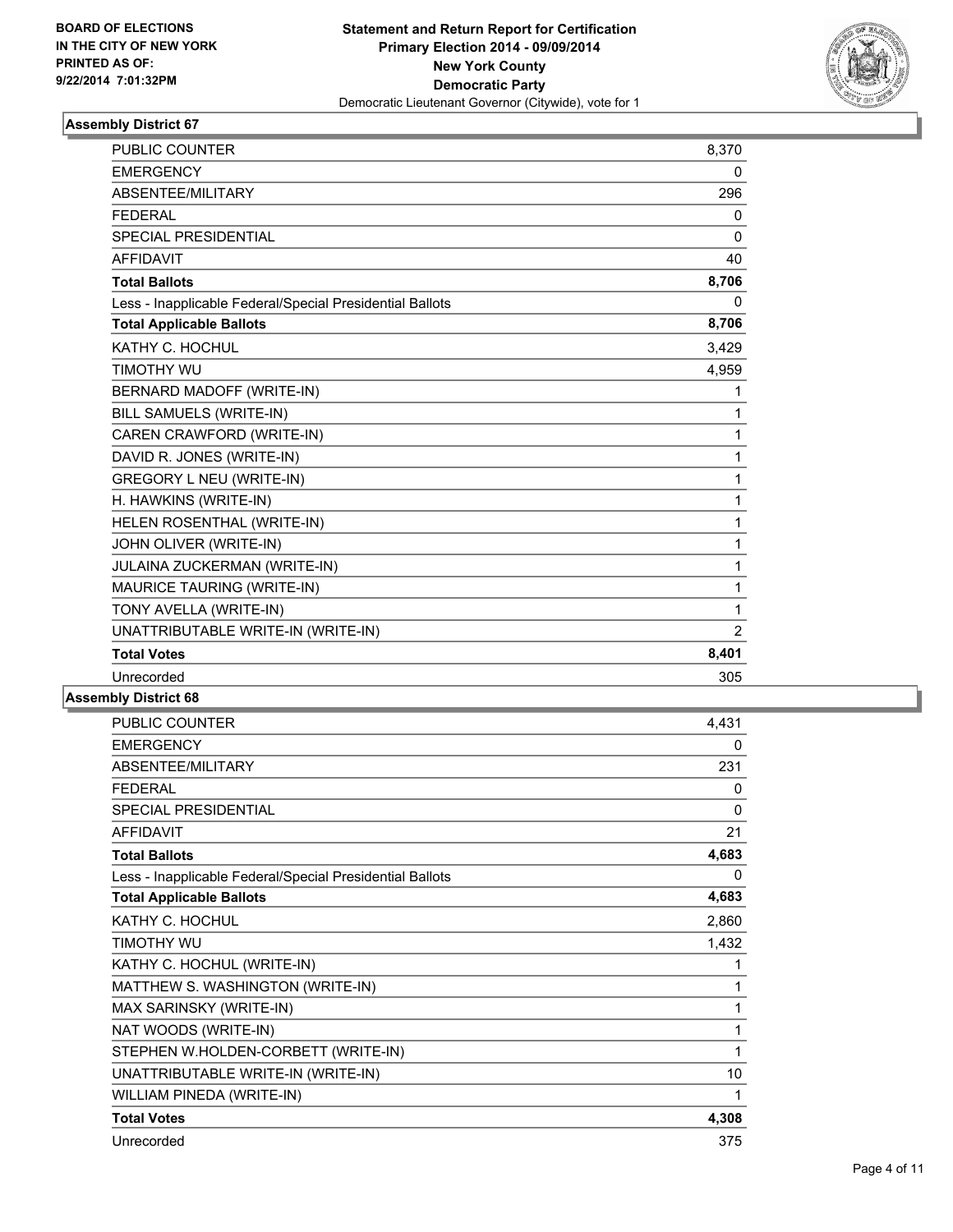

| PUBLIC COUNTER                                           | 9.777    |
|----------------------------------------------------------|----------|
| <b>EMERGENCY</b>                                         | 0        |
| ABSENTEE/MILITARY                                        | 367      |
| <b>FEDERAL</b>                                           | 0        |
| <b>SPECIAL PRESIDENTIAL</b>                              | $\Omega$ |
| <b>AFFIDAVIT</b>                                         | 51       |
| <b>Total Ballots</b>                                     | 10,195   |
| Less - Inapplicable Federal/Special Presidential Ballots | 0        |
| <b>Total Applicable Ballots</b>                          | 10,195   |
| KATHY C. HOCHUL                                          | 3,680    |
| <b>TIMOTHY WU</b>                                        | 6,048    |
| DAVID H. WEBER (WRITE-IN)                                | 1        |
| DAVID PATERSON (WRITE-IN)                                | 1        |
| HOWARD WORMAN (WRITE-IN)                                 | 1        |
| LESLIE STROTH (WRITE-IN)                                 | 1        |
| MARA NULL (WRITE-IN)                                     | 1        |
| NANCY LEFF (WRITE-IN)                                    | 1        |
| UNATTRIBUTABLE WRITE-IN (WRITE-IN)                       | 8        |
| VALERIE RICHARDSON (WRITE-IN)                            | 1        |
| ZEPHYR TEACHOUT (WRITE-IN)                               | 3        |
| <b>Total Votes</b>                                       | 9,746    |
| Unrecorded                                               | 449      |

| PUBLIC COUNTER                                           | 6,343          |
|----------------------------------------------------------|----------------|
| <b>EMERGENCY</b>                                         | 0              |
| <b>ABSENTEE/MILITARY</b>                                 | 383            |
| <b>FEDERAL</b>                                           | 0              |
| SPECIAL PRESIDENTIAL                                     | $\mathbf{0}$   |
| <b>AFFIDAVIT</b>                                         | 26             |
| <b>Total Ballots</b>                                     | 6,752          |
| Less - Inapplicable Federal/Special Presidential Ballots | $\mathbf{0}$   |
| <b>Total Applicable Ballots</b>                          | 6,752          |
| KATHY C. HOCHUL                                          | 4,027          |
| TIMOTHY WU                                               | 2,205          |
| ADRIANO ESPAILLAT (WRITE-IN)                             | 1              |
| ARIEL WEEKES (WRITE-IN)                                  | 1              |
| BRIAN JONES (WRITE-IN)                                   | 1              |
| JOHN LIU (WRITE-IN)                                      | 3              |
| KEITH WRIGHT (WRITE-IN)                                  | $\overline{2}$ |
| MUMIA ABU JAMAL (WRITE-IN)                               | 1              |
| PETE CARLTON (WRITE-IN)                                  | 1              |
| RYKIEL WEEKES (WRITE-IN)                                 | 1              |
| TOURE STRONG (WRITE-IN)                                  | 1              |
| UNATTRIBUTABLE WRITE-IN (WRITE-IN)                       | $\overline{7}$ |
| <b>Total Votes</b>                                       | 6,251          |
| Unrecorded                                               | 501            |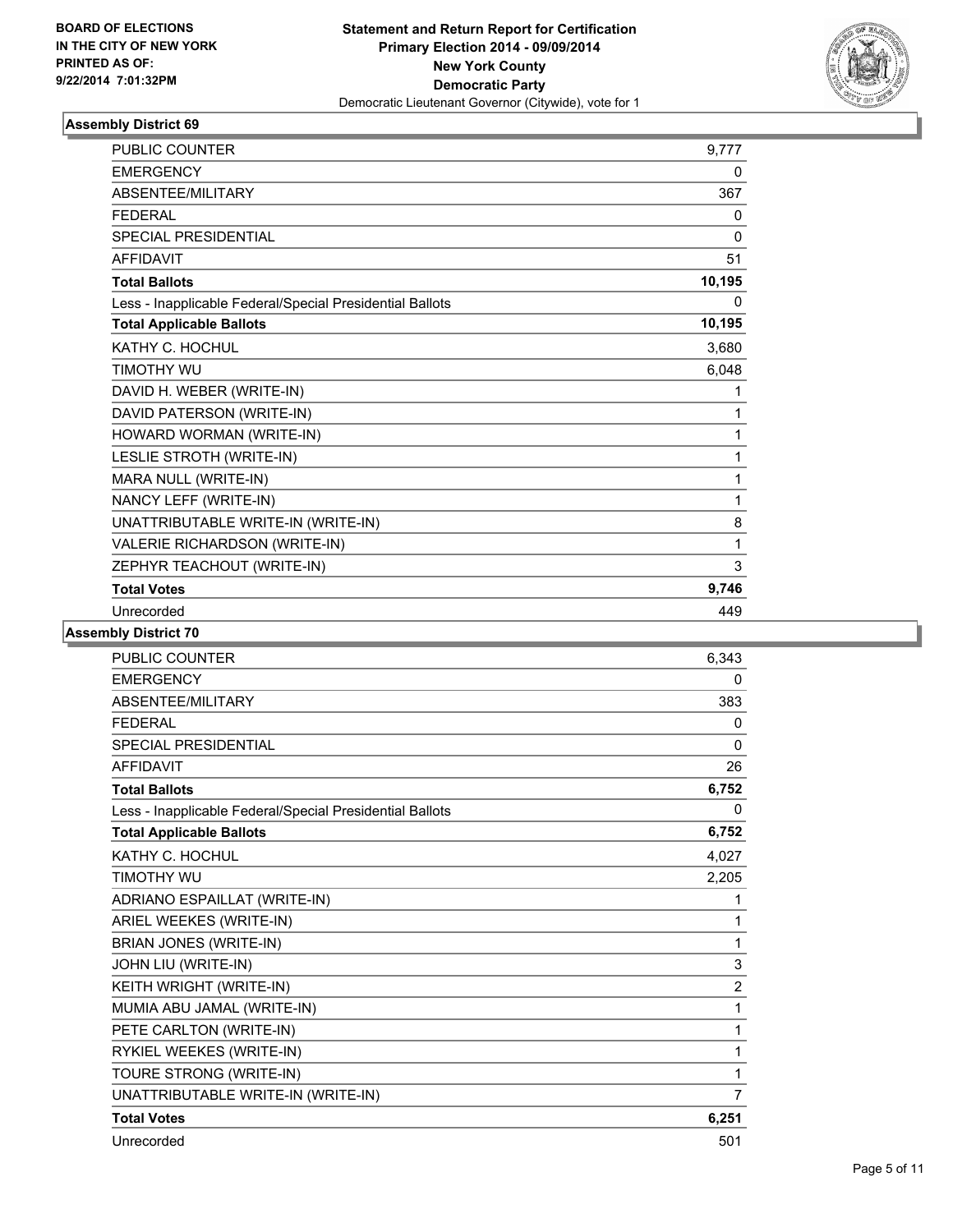

| PUBLIC COUNTER                                           | 8,641 |
|----------------------------------------------------------|-------|
| <b>EMERGENCY</b>                                         | 0     |
| ABSENTEE/MILITARY                                        | 304   |
| <b>FEDERAL</b>                                           | 0     |
| <b>SPECIAL PRESIDENTIAL</b>                              | 0     |
| <b>AFFIDAVIT</b>                                         | 72    |
| <b>Total Ballots</b>                                     | 9,017 |
| Less - Inapplicable Federal/Special Presidential Ballots | 0     |
| <b>Total Applicable Ballots</b>                          | 9,017 |
| KATHY C. HOCHUL                                          | 4,624 |
| TIMOTHY WU                                               | 3,107 |
| BRIAN LOVES (WRITE-IN)                                   | 1     |
| CHARLES COOPER (WRITE-IN)                                | 1     |
| JONATHAN TASINI (WRITE-IN)                               | 1     |
| MANNY DE LOS SANTOS (WRITE-IN)                           | 1     |
| MELANIE DELGADO (WRITE-IN)                               | 1     |
| ROBERT JACKSON (WRITE-IN)                                | 1     |
| ROBERT T JOHNSON (WRITE-IN)                              | 1     |
| UNATTRIBUTABLE WRITE-IN (WRITE-IN)                       | 8     |
| <b>Total Votes</b>                                       | 7,746 |
| Unrecorded                                               | 1,271 |

| PUBLIC COUNTER                                           | 8,154        |
|----------------------------------------------------------|--------------|
| <b>EMERGENCY</b>                                         | 0            |
| ABSENTEE/MILITARY                                        | 113          |
| <b>FEDERAL</b>                                           | 0            |
| <b>SPECIAL PRESIDENTIAL</b>                              | $\mathbf{0}$ |
| AFFIDAVIT                                                | 69           |
| <b>Total Ballots</b>                                     | 8,336        |
| Less - Inapplicable Federal/Special Presidential Ballots | 0            |
| <b>Total Applicable Ballots</b>                          | 8,336        |
| KATHY C. HOCHUL                                          | 2,906        |
| timothy wu                                               | 2,016        |
| JOHN ERVIN ROGERS (WRITE-IN)                             | 1            |
| UNATTRIBUTABLE WRITE-IN (WRITE-IN)                       | 5            |
| VALERIE C. O'HARA (WRITE-IN)                             | 1            |
| <b>Total Votes</b>                                       | 4,929        |
| Unrecorded                                               | 3,407        |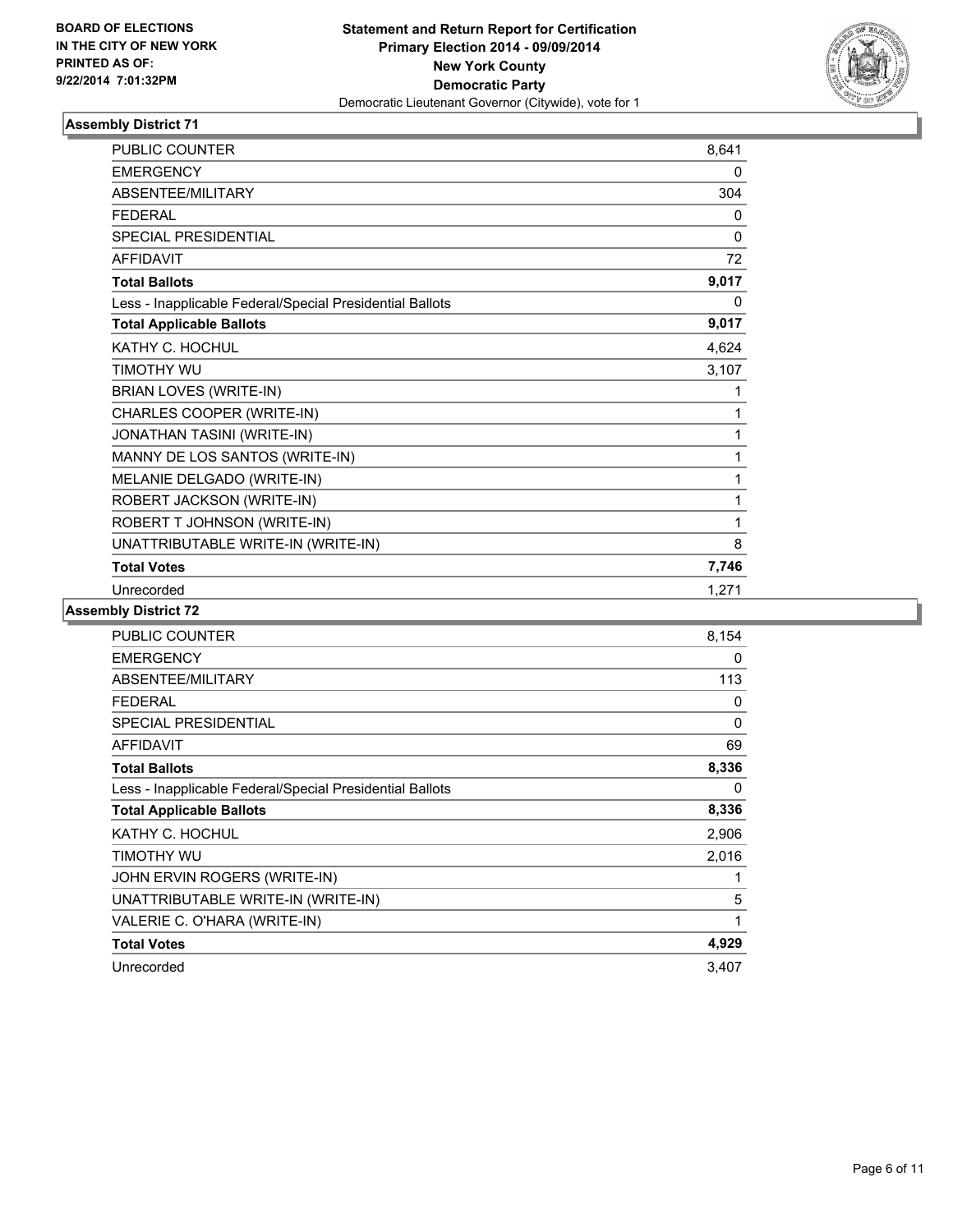

| <b>PUBLIC COUNTER</b>                                    | 5,297 |
|----------------------------------------------------------|-------|
| <b>EMERGENCY</b>                                         | 0     |
| ABSENTEE/MILITARY                                        | 301   |
| <b>FEDERAL</b>                                           | 0     |
| SPECIAL PRESIDENTIAL                                     | 0     |
| <b>AFFIDAVIT</b>                                         | 18    |
| <b>Total Ballots</b>                                     | 5,616 |
| Less - Inapplicable Federal/Special Presidential Ballots | 0     |
| <b>Total Applicable Ballots</b>                          | 5,616 |
| KATHY C. HOCHUL                                          | 2,521 |
| TIMOTHY WU                                               | 2,902 |
| RON SPURGA (WRITE-IN)                                    | 1     |
| <b>Total Votes</b>                                       | 5,424 |
| Unrecorded                                               | 192   |

| <b>PUBLIC COUNTER</b>                                    | 5,940          |
|----------------------------------------------------------|----------------|
| <b>EMERGENCY</b>                                         | 0              |
| ABSENTEE/MILITARY                                        | 235            |
| <b>FEDERAL</b>                                           | 0              |
| SPECIAL PRESIDENTIAL                                     | 0              |
| <b>AFFIDAVIT</b>                                         | 20             |
| <b>Total Ballots</b>                                     | 6,195          |
| Less - Inapplicable Federal/Special Presidential Ballots | 0              |
| <b>Total Applicable Ballots</b>                          | 6,195          |
| KATHY C. HOCHUL                                          | 2,648          |
| <b>TIMOTHY WU</b>                                        | 3,338          |
| <b>BOBBY KOLIN (WRITE-IN)</b>                            | 1              |
| DAN GARODNICK (WRITE-IN)                                 | 1              |
| EMILE TORSIELLO (WRITE-IN)                               | 1              |
| JOSHUA T. THOMPSON (WRITE-IN)                            | $\overline{2}$ |
| MICHELE MANENTI (WRITE-IN)                               | 1              |
| SIOBHAN NEVILLE (WRITE-IN)                               | 1              |
| UNATTRIBUTABLE WRITE-IN (WRITE-IN)                       | 5              |
| <b>Total Votes</b>                                       | 5,998          |
| Unrecorded                                               | 197            |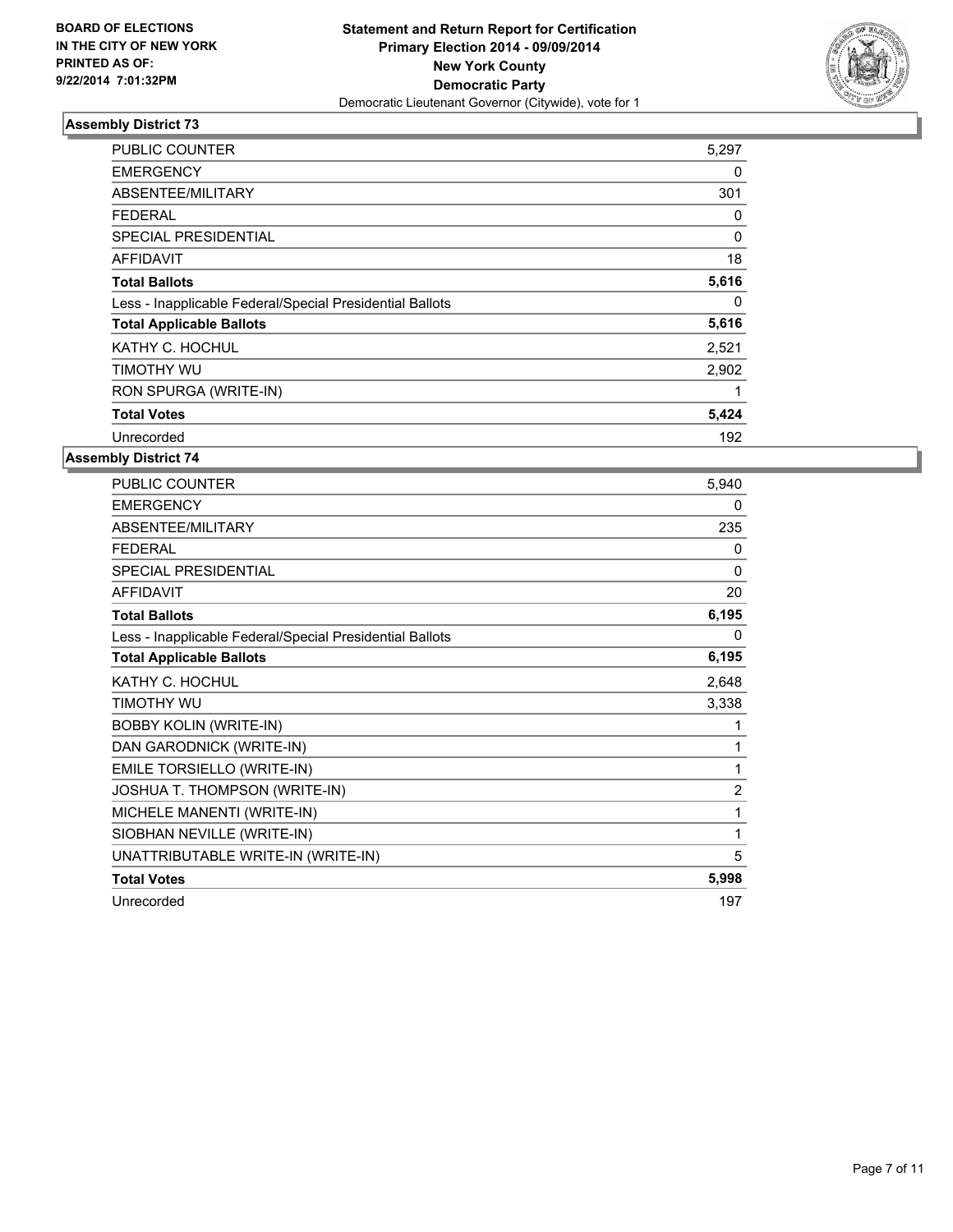

| <b>PUBLIC COUNTER</b>                                    | 5.947    |
|----------------------------------------------------------|----------|
| <b>EMERGENCY</b>                                         | 0        |
| ABSENTEE/MILITARY                                        | 258      |
| <b>FEDERAL</b>                                           | 0        |
| SPECIAL PRESIDENTIAL                                     | $\Omega$ |
| <b>AFFIDAVIT</b>                                         | 50       |
| <b>Total Ballots</b>                                     | 6,255    |
| Less - Inapplicable Federal/Special Presidential Ballots | 0        |
| <b>Total Applicable Ballots</b>                          | 6,255    |
| KATHY C. HOCHUL                                          | 2,426    |
| TIMOTHY WU                                               | 3,470    |
| ADRIANO ESPAILLAT (WRITE-IN)                             | 1        |
| ALAN FLACKS (WRITE-IN)                                   | 1        |
| ANDREW M. CUOMO (WRITE-IN)                               | 1        |
| ANTHONY WEINER (WRITE-IN)                                | 1        |
| BERNARD R. BLOCK (WRITE-IN)                              | 1        |
| JOSHUA SIDEROWITZ (WRITE-IN)                             | 1        |
| LIZ KRUEGER (WRITE-IN)                                   | 1        |
| MICHAEL BLOOMBERG (WRITE-IN)                             | 1        |
| UNATTRIBUTABLE WRITE-IN (WRITE-IN)                       | 1        |
| <b>Total Votes</b>                                       | 5,905    |
| Unrecorded                                               | 350      |

| <b>PUBLIC COUNTER</b>                                    | 7,066 |
|----------------------------------------------------------|-------|
| <b>EMERGENCY</b>                                         | 1     |
| ABSENTEE/MILITARY                                        | 254   |
| <b>FEDERAL</b>                                           | 0     |
| <b>SPECIAL PRESIDENTIAL</b>                              | 0     |
| <b>AFFIDAVIT</b>                                         | 53    |
| <b>Total Ballots</b>                                     | 7,374 |
| Less - Inapplicable Federal/Special Presidential Ballots | 0     |
| <b>Total Applicable Ballots</b>                          | 7,374 |
| KATHY C. HOCHUL                                          | 3,334 |
| TIMOTHY WU                                               | 3,458 |
| J. SCOTT MERRIL (WRITE-IN)                               | 1     |
| JOHN LIU (WRITE-IN)                                      | 1     |
| MICHELE UNGER (WRITE-IN)                                 | 1     |
| REBECCA SEAWRIGHT (WRITE-IN)                             | 1     |
| UNATTRIBUTABLE WRITE-IN (WRITE-IN)                       | 2     |
| <b>Total Votes</b>                                       | 6,798 |
| Unrecorded                                               | 576   |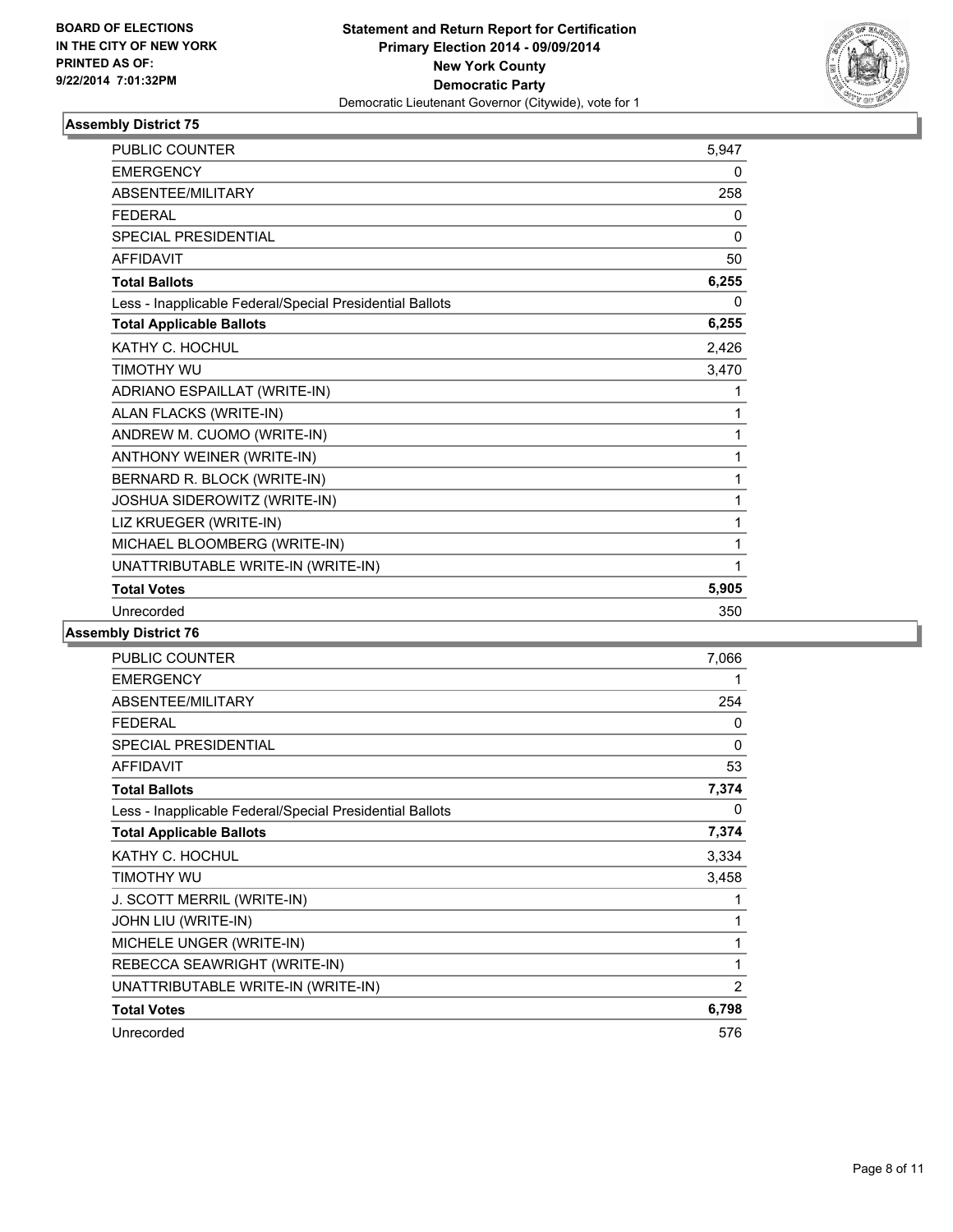

#### **Total for Democratic Lieutenant Governor (Citywide) - New York County**

| PUBLIC COUNTER                                           | 80,744      |
|----------------------------------------------------------|-------------|
| <b>EMERGENCY</b>                                         | 1           |
| ABSENTEE/MILITARY                                        | 3,156       |
| FEDERAL                                                  | 0           |
| SPECIAL PRESIDENTIAL                                     | 0           |
| AFFIDAVIT                                                | 480         |
| <b>Total Ballots</b>                                     | 84,381      |
| Less - Inapplicable Federal/Special Presidential Ballots | 0           |
| <b>Total Applicable Ballots</b>                          | 84,381      |
| KATHY C. HOCHUL                                          | 36,473      |
| <b>TIMOTHY WU</b>                                        | 39,697      |
| ADRIANO ESPAILLAT (WRITE-IN)                             | 3           |
| ALAN FLACKS (WRITE-IN)                                   | 1           |
| ANDREW M. CUOMO (WRITE-IN)                               | 1           |
| ANNE MILGRAM (WRITE-IN)                                  | 1           |
| ANTHONY WEINER (WRITE-IN)                                | 1           |
| ARIEL WEEKES (WRITE-IN)                                  | 1           |
| BERNARD MADOFF (WRITE-IN)                                | 1           |
| BERNARD R. BLOCK (WRITE-IN)                              | 1           |
| BILL SAMUELS (WRITE-IN)                                  | 1           |
| <b>BOBBY KOLIN (WRITE-IN)</b>                            | 1           |
| <b>BRIAN BURKE (WRITE-IN)</b>                            | 1           |
| BRIAN JONES (WRITE-IN)                                   | 3           |
| <b>BRIAN LOVES (WRITE-IN)</b>                            | 1           |
| CAREN CRAWFORD (WRITE-IN)                                | 1           |
| CATHY CAULFIELD (WRITE-IN)                               | 1           |
| CHARLES COOPER (WRITE-IN)                                | 1           |
| DAN GARODNICK (WRITE-IN)                                 | 1           |
| DANIEL D DONNELL (WRITE-IN)                              | 1           |
| DAVID DICKINSON TURNER (WRITE-IN)                        | $\mathbf 1$ |
| DAVID H. WEBER (WRITE-IN)                                | 1           |
| DAVID PATERSON (WRITE-IN)                                | 1           |
| DAVID R. JONES (WRITE-IN)                                | 1           |
| DAVID RAVITCH (WRITE-IN)                                 | 1           |
| DOUGLAS BELLIZZI (WRITE-IN)                              | 1           |
| EDWARD THOMPSON (WRITE-IN)                               | 1           |
| EMILE TORSIELLO (WRITE-IN)                               | 1           |
| <b>GEORGE A ORTIZ (WRITE-IN)</b>                         | 1           |
| GREGORY L NEU (WRITE-IN)                                 | 1           |
| H. HAWKINS (WRITE-IN)                                    | 1           |
| HELEN ROSENTHAL (WRITE-IN)                               | 1           |
| HENRY LUDNER (WRITE-IN)                                  | 1           |
| HOWARD WORMAN (WRITE-IN)                                 | 1           |
| J. SCOTT MERRIL (WRITE-IN)                               | 1           |
| JAMES LESCZYUSKI (WRITE-IN)                              | 1           |
| JOHN ERVIN ROGERS (WRITE-IN)                             | 1           |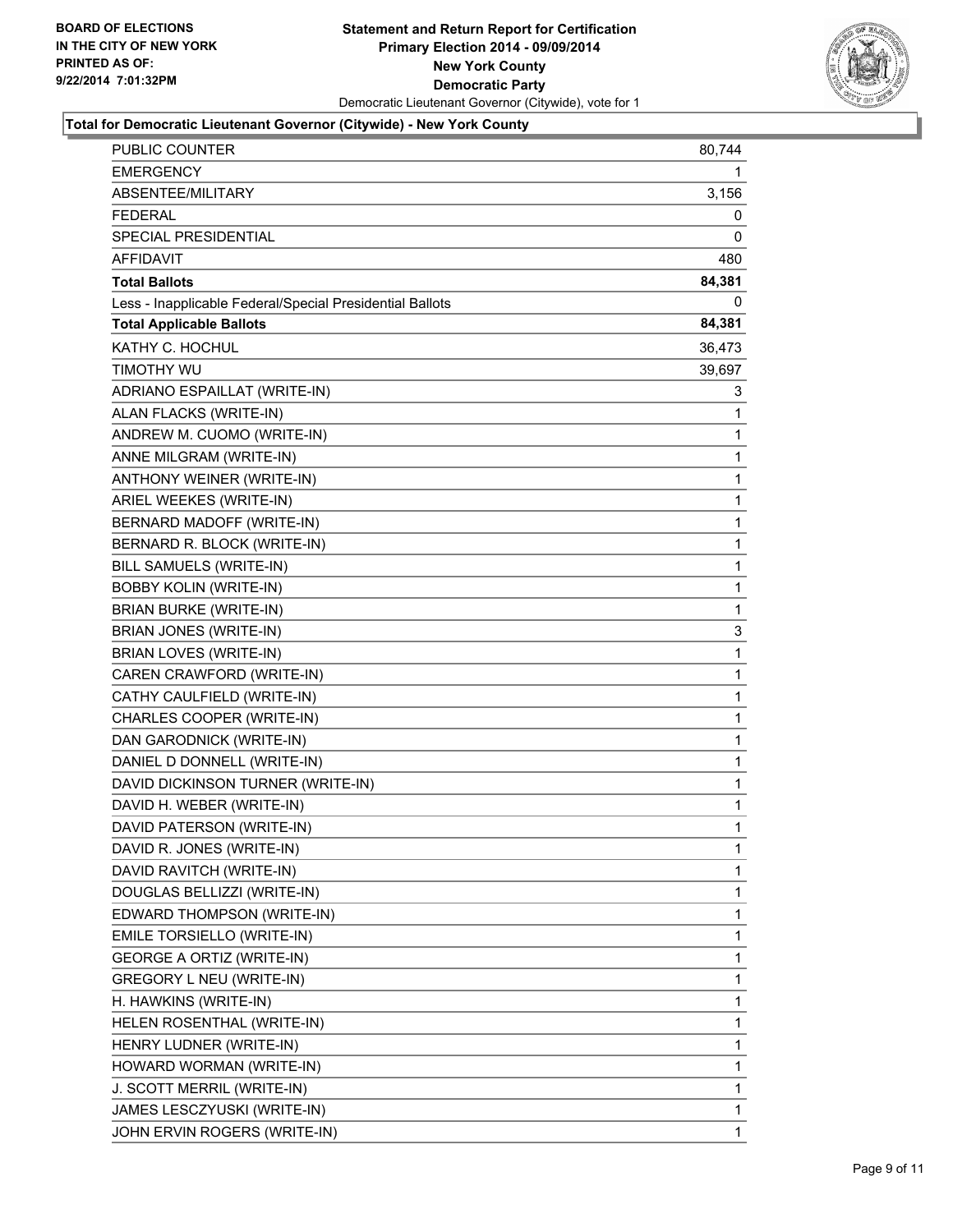

#### **Total for Democratic Lieutenant Governor (Citywide) - New York County**

| JOHN LIU (WRITE-IN)                 | 5              |
|-------------------------------------|----------------|
| JOHN OLIVER (WRITE-IN)              | 1              |
| JONATHAN TASINI (WRITE-IN)          | 1              |
| JOSHUA SIDEROWITZ (WRITE-IN)        | 1              |
| JOSHUA T. THOMPSON (WRITE-IN)       | $\overline{2}$ |
| JULAINA ZUCKERMAN (WRITE-IN)        | 1              |
| KATHY C. HOCHUL (WRITE-IN)          | 1              |
| KEITH WRIGHT (WRITE-IN)             | $\overline{c}$ |
| LESLIE STROTH (WRITE-IN)            | 1              |
| LIZ KRUEGER (WRITE-IN)              | 1              |
| MANNY DE LOS SANTOS (WRITE-IN)      | 1              |
| MARA NULL (WRITE-IN)                | 1              |
| MARC FIRSTENBERG (WRITE-IN)         | 1              |
| MARK CRISPINO MILLER (WRITE-IN)     | 1              |
| MATTHEW S. WASHINGTON (WRITE-IN)    | 1              |
| MAURICE TAURING (WRITE-IN)          | 1              |
| MAX SARINSKY (WRITE-IN)             | 1              |
| MELANIE DELGADO (WRITE-IN)          | 1              |
| MELISSA SKLARE (WRITE-IN)           | 1              |
| MICHAEL BLOOMBERG (WRITE-IN)        | 1              |
| MICHELE MANENTI (WRITE-IN)          | 1              |
| MICHELE UNGER (WRITE-IN)            | 1              |
| MUMIA ABU JAMAL (WRITE-IN)          | 1              |
| NANCY LEFF (WRITE-IN)               | 1              |
| NAT WOODS (WRITE-IN)                | 1              |
| PETE CARLTON (WRITE-IN)             | 1              |
| REBECCA SEAWRIGHT (WRITE-IN)        | 1              |
| ROBERT J LOPEZ (WRITE-IN)           | 1              |
| ROBERT JACKSON (WRITE-IN)           | $\mathbf{1}$   |
| ROBERT T JOHNSON (WRITE-IN)         | 1              |
| RON SPURGA (WRITE-IN)               | 1              |
| RYKIEL WEEKES (WRITE-IN)            | 1              |
| SIOBHAN NEVILLE (WRITE-IN)          | 1              |
| SJ JUNG (WRITE-IN)                  | 1              |
| STEPHEN W.HOLDEN-CORBETT (WRITE-IN) | 1              |
| TONY AVELLA (WRITE-IN)              | 1              |
| TOURE STRONG (WRITE-IN)             | 1              |
| UNATTRIBUTABLE WRITE-IN (WRITE-IN)  | 55             |
| VALERIE C. O'HARA (WRITE-IN)        | 1              |
| VALERIE RICHARDSON (WRITE-IN)       | 1              |
| VICTOR MARRERO (WRITE-IN)           | 1              |
| WEE SAN TJONG (WRITE-IN)            | 1              |
| WEI L. TSONG (WRITE-IN)             | 1              |
| WILLIAM PINEDA (WRITE-IN)           | 1              |
| ZEPHYR TEACHOUT (WRITE-IN)          | 3              |
| <b>Total Votes</b>                  | 76,316         |